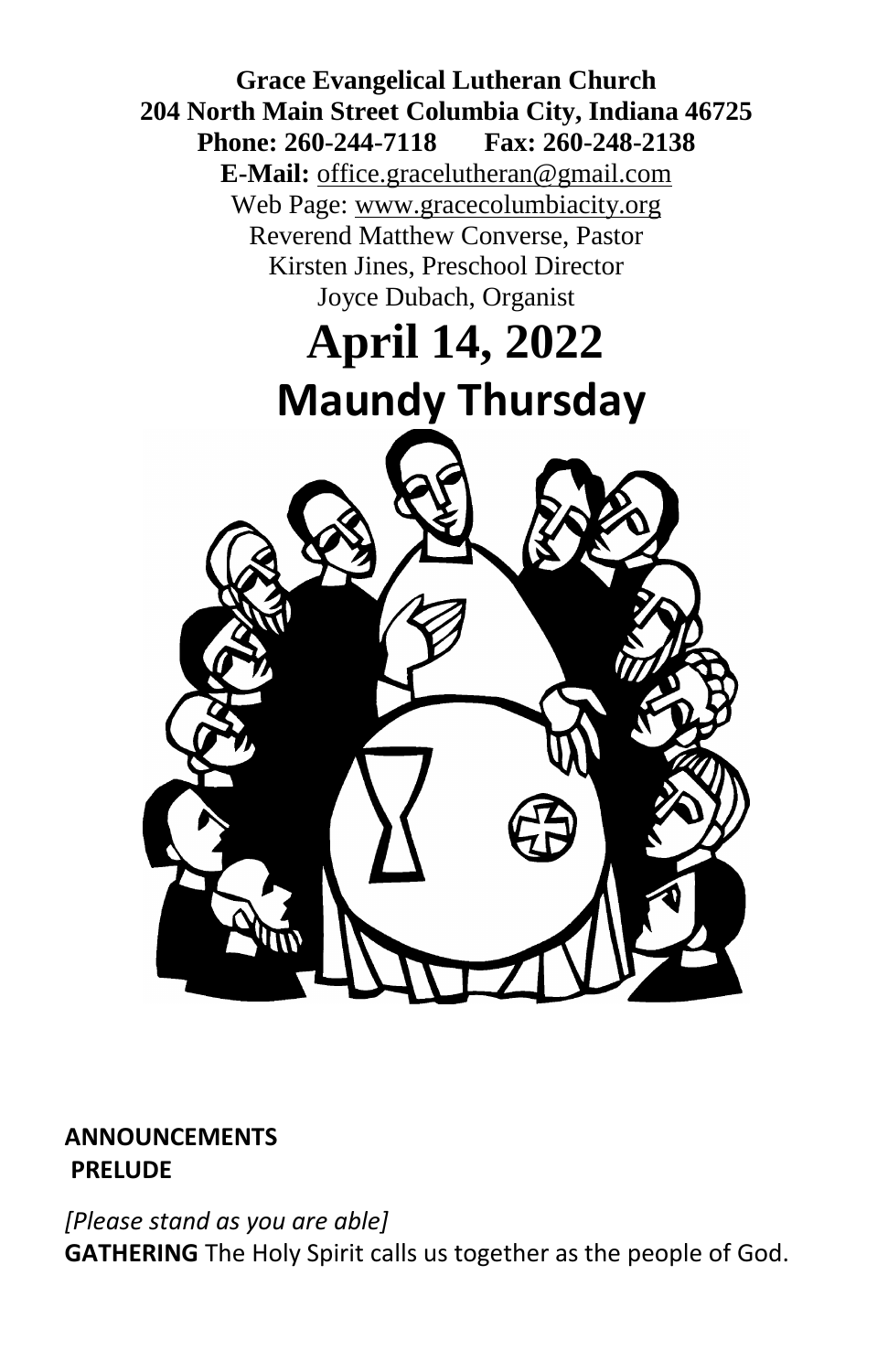# **CONFESSION AND FORGIVENESS**

Friends in Christ, in this Lenten season we have heard our Lord's call to struggle against sin, death, and the devil—all that keeps us from loving God and each other. This is the struggle to which we were called at baptism. [We have shared this discipline of Lent with new brothers and sisters in Christ who will be baptized at the Easter Vigil.]

Within the community of the church, God never wearies of forgiving sin and giving the peace of reconciliation. On this night let us confess our sin against God and our neighbor, and enter the celebration of the great Three Days reconciled with God and with one another. Most merciful God,

**we confess that we are captive to sin**

**and cannot free ourselves.**

**We have sinned against you in thought, word, and deed,**

**by what we have done and by what we have left undone.**

**We have not loved you with our whole heart;**

**we have not loved our neighbors as ourselves.**

**For the sake of your Son, Jesus Christ,**

**have mercy on us.**

**Forgive us, renew us, and lead us,**

**so that we may delight in your will**

**and walk in your ways,**

**to the glory of your holy name. Amen.**

God, who is rich in mercy, loved us

even when we were dead in sin,

and made us alive together with Christ.

By grace you have been saved.

In the name of  $\pm$  Jesus Christ, your sins are forgiven.

Almighty God strengthen you with power

through the Holy Spirit,

that Christ may live in your hearts through faith.

**Amen.**

## **GREETING**

The grace of our Lord Jesus Christ, the love of God, and the communion of the Holy Spirit be with you all. **And also with you.**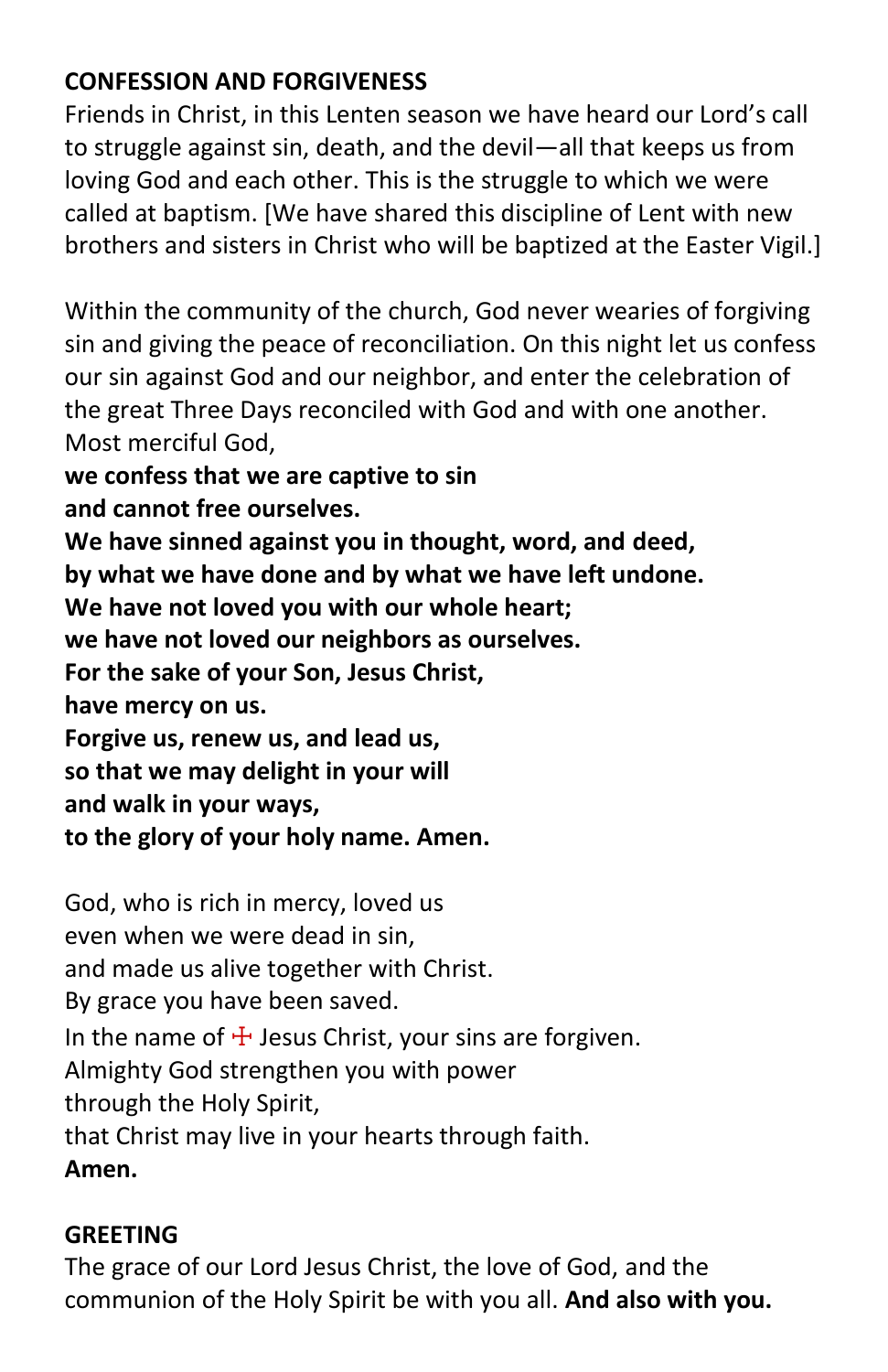#### **PRAYER OF THE DAY**

Let us pray.

Holy God, source of all love, on the night of his betrayal, Jesus gave us a new commandment, to love one another as he loves us. Write this commandment in our hearts, and give us the will to serve others as he was the servant of all, your Son, Jesus Christ, our Savior and Lord, who lives and reigns with you and the Holy Spirit, one God, now and forever.

## **Amen.**

*WORD God speaks to us in scripture reading, preaching, and song.*

## *[The assembly is seated]* **FIRST READING EXODUS 12:1-15**

A reading from Exodus.

<sup>1</sup>The Lorp said to Moses and Aaron in the land of Egypt: <sup>2</sup>This month shall mark for you the beginning of months; it shall be the first month of the year for you. <sup>3</sup>Tell the whole congregation of Israel that on the tenth of this month they are to take a lamb for each family, a lamb for each household. <sup>4</sup>If a household is too small for a whole lamb, it shall join its closest neighbor in obtaining one; the lamb shall be divided in proportion to the number of people who eat of it.  $[5$ Your lamb shall be without blemish, a year-old male; you may take it from the sheep or from the goats.  $6$ You shall keep it until the fourteenth day of this month; then the whole assembled congregation of Israel shall slaughter it at twilight.  $7$ They shall take some of the blood and put it on the two doorposts and the lintel of the houses in which they eat it.  ${}^{8}$ They shall eat the lamb that same night; they shall eat it roasted over the fire with unleavened bread and bitter herbs. <sup>9</sup>Do not eat any of it raw or boiled in water, but roasted over the fire, with its head, legs, and inner organs.  $10$ You shall let none of it remain until the morning; anything that remains until the morning you shall burn.  $]$ <sup>11</sup>This is how you shall eat it: your loins girded, your sandals on your feet, and your staff in your hand; and you shall eat it hurriedly. It is the passover of the LORD.  $^{12}$ For I will pass through the land of Egypt that night, and I will strike down every firstborn in the land of Egypt, both human beings and animals; on all the deities of Egypt I will execute judgments: I am the LORD.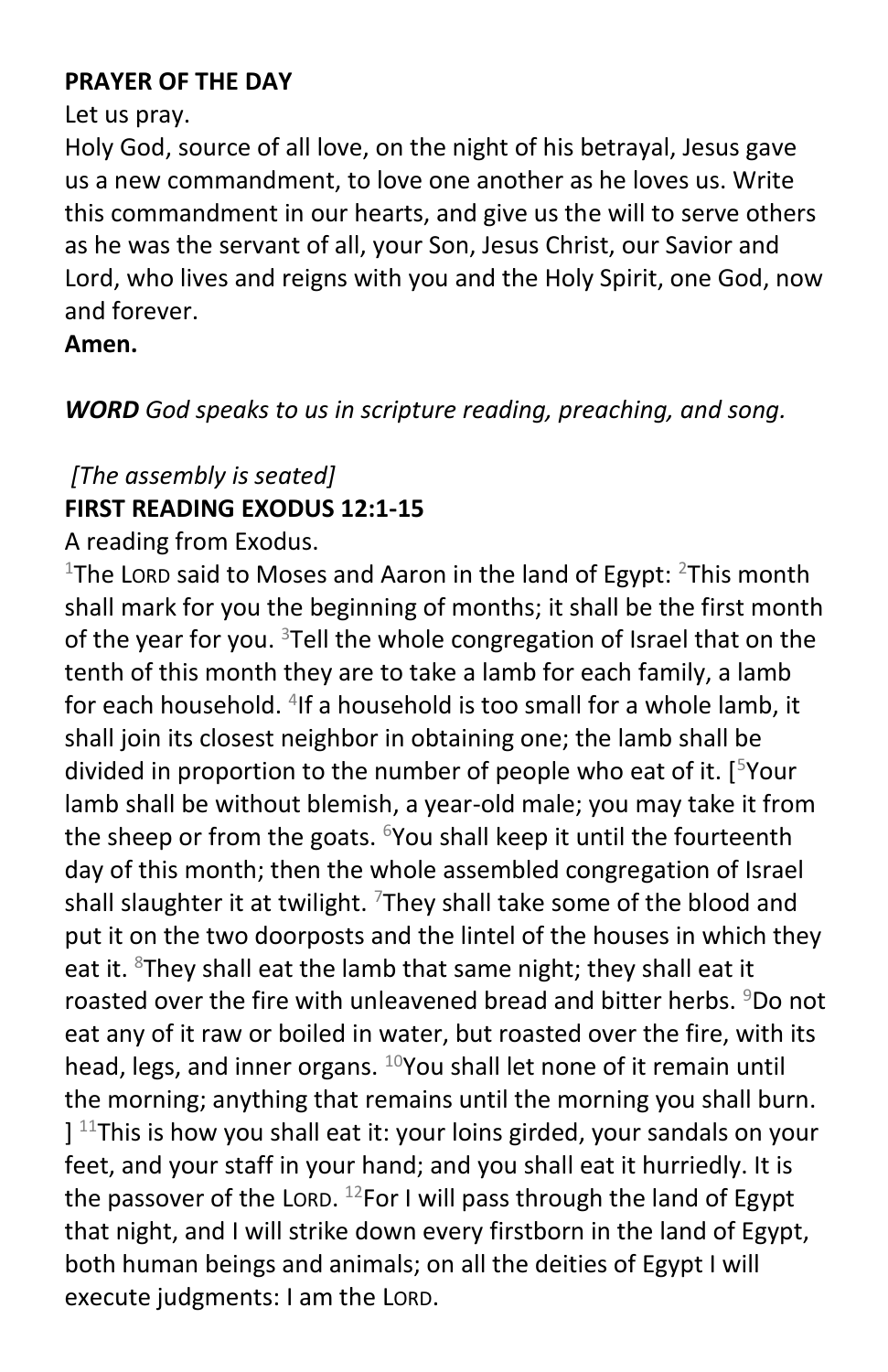$13$ The blood shall be a sign for you on the houses where you live: when I see the blood, I will pass over you, and no plague shall destroy you when I strike the land of Egypt.

 $14$ This day shall be a day of remembrance for you. You shall celebrate it as a festival to the LORD; throughout your generations you shall observe it as a perpetual ordinance.

The word of the Lord.

## **Thanks be to God.**

## **PSALM: PSALM 116:1-2,12-19**

 $1$ I love the LORD, who has heard my voice, and listened to my supplication, 2 **for the LORD has given ear to me whenever I called.** 12How shall I repay the LORD for all the good things God has done for me? <sup>13</sup>**I will lift the cup of salvation and call on the name of the LORD.**  $14$ I will fulfill my vows to the LORD in the presence of all God's people. <sup>15</sup>**Precious in your sight, O LORD, is the death of your servants.**  $16$ O LORD, truly I am your servant;

I am your servant, the child of your handmaid; you have freed me from my bonds.

## <sup>17</sup>**I will offer you the sacrifice of thanksgiving and call upon the name of the LORD.**

 $18$ I will fulfill my vows to the LORD in the presence of **<sup>|</sup>** all God's people,

<sup>19</sup>**in the courts of the LORD's house, in the midst of you, O Jerusalem.**

# **SECOND READING 1 CORINTHAINS 11:23-26**

A reading from 1 Corinthians.

<sup>23</sup>For I received from the Lord what I also handed on to you, that the Lord Jesus on the night when he was betrayed took a loaf of bread,  $24$ and when he had given thanks, he broke it and said, "This is my body that is for you. Do this in remembrance of me."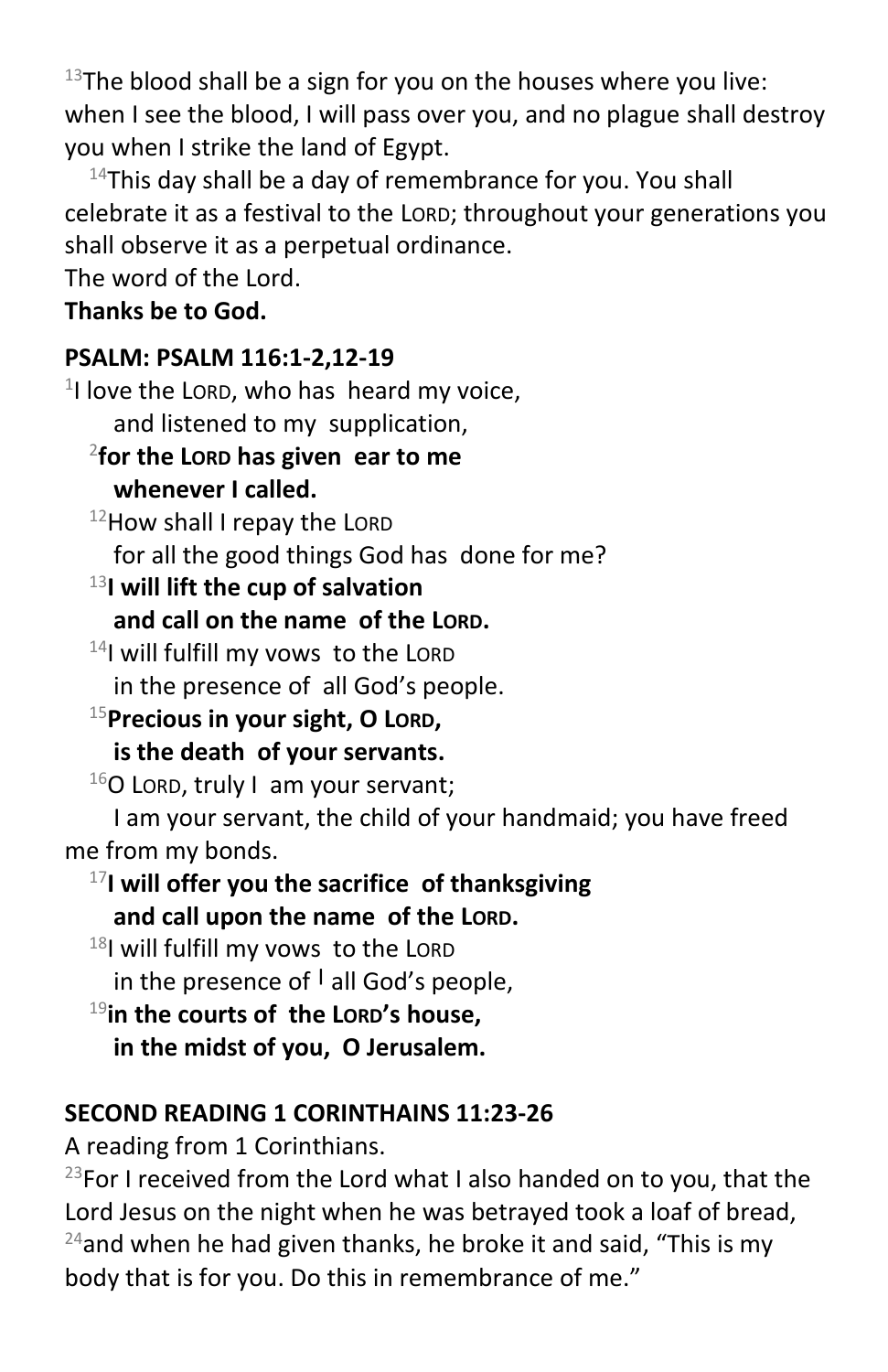<sup>25</sup>In the same way he took the cup also, after supper, saying, "This cup is the new covenant in my blood. Do this, as often as you drink it, in remembrance of me."  $^{26}$ For as often as you eat this bread and drink the cup, you proclaim the Lord's death until he comes. The word of the Lord.

**Thanks be to God.**

## *[Please stand as you are able]*

#### **GOSPEL: JOHN 13:1-17,31b-35**

The holy gospel according to John.

#### **Glory to you, O Lord.**

 $1$ Now before the festival of the Passover, Jesus knew that his hour had come to depart from this world and go to the Father. Having loved his own who were in the world, he loved them to the end.  $2$ The devil had already put it into the heart of Judas son of Simon Iscariot to betray him. And during supper <sup>3</sup>Jesus, knowing that the Father had given all things into his hands, and that he had come from God and was going to God,  $4$ got up from the table, took off his outer robe, and tied a towel around himself. <sup>5</sup>Then he poured water into a basin and began to wash the disciples' feet and to wipe them with the towel that was tied around him.  $6$ He came to Simon Peter, who said to him, "Lord, are you going to wash my feet?" <sup>7</sup>Jesus answered, "You do not know now what I am doing, but later you will understand."  $8$ Peter said to him, "You will never wash my feet." Jesus answered, "Unless I wash you, you have no share with me."  $9$ Simon Peter said to him, "Lord, not my feet only but also my hands and my head!"  $^{10}$  Jesus said to him, "One who has bathed does not need to wash, except for the feet, but is entirely clean. And you are clean, though not all of you."  $11$ For he knew who was to betray him; for this reason he said, "Not all of you are clean."

 $12$ After he had washed their feet, had put on his robe, and had returned to the table, he said to them, "Do you know what I have done to you? <sup>13</sup>You call me Teacher and Lord—and you are right, for that is what I am.  $14$ So if I, your Lord and Teacher, have washed your feet, you also ought to wash one another's feet.  $15$  For I have set you an example, that you also should do as I have done to you.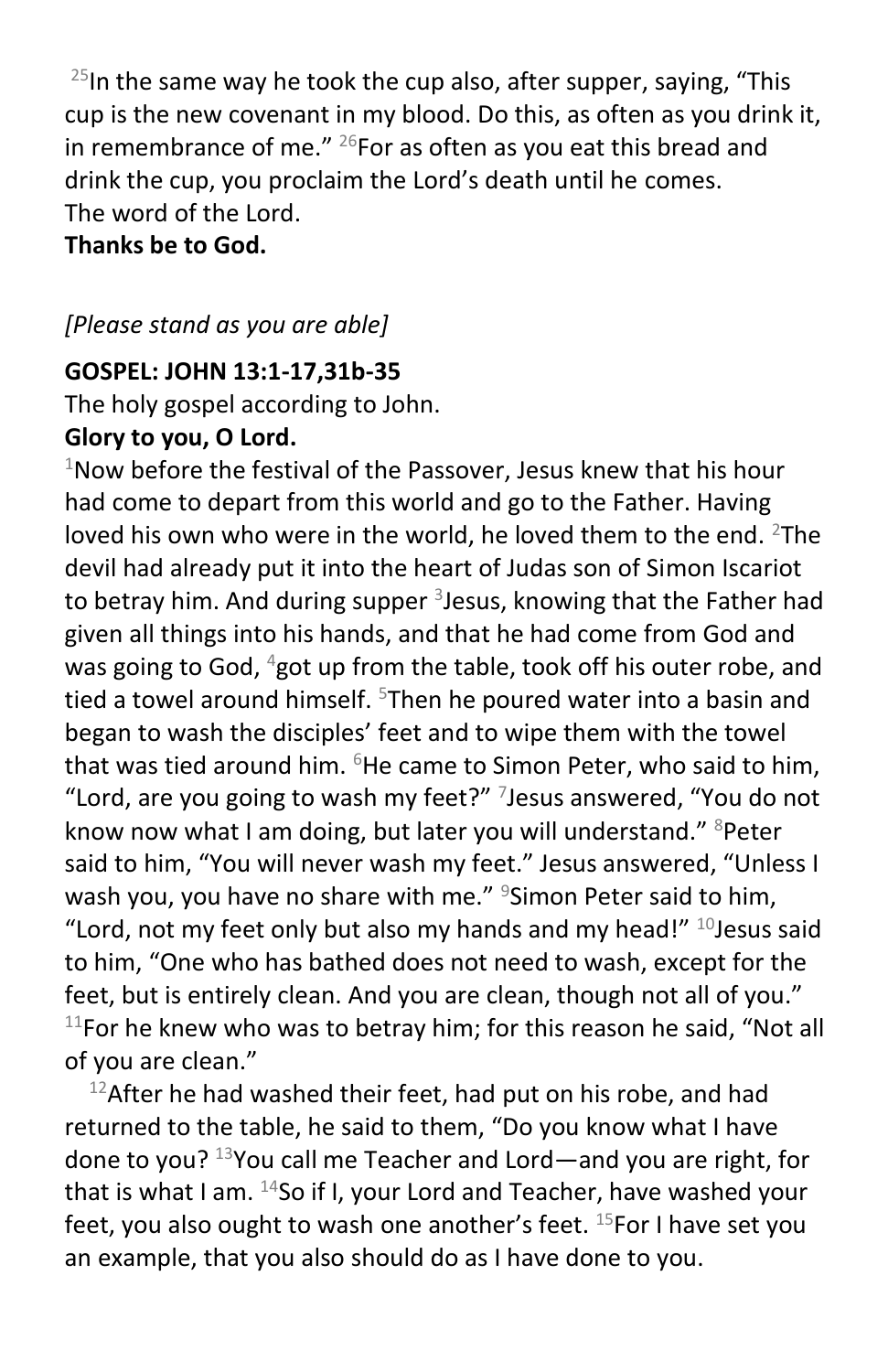$16$ Very truly, I tell you, servants are not greater than their master, nor are messengers greater than the one who sent them.  $17$ If you know these things, you are blessed if you do them.

31b"Now the Son of Man has been glorified, and God has been glorified in him. <sup>32</sup>If God has been glorified in him, God will also glorify him in himself and will glorify him at once.  $33$  Little children, I am with you only a little longer. You will look for me; and as I said to the Judeans so now I say to you, 'Where I am going, you cannot come.'  $34$ "I give you a new commandment, that you love one another. Just as I have loved you, you also should love one another.  $35$ By this everyone will know that you are my disciples, if you have love for one another."

The gospel of the Lord.

**Praise to you, O Christ.**

*[The assembly is seated]* **SERMON**

*[Please stand as you are able]*

**HYMN OF THE DAY** *Great God, Your Love Has Called Us* **(ELW 358)** Text: Brian A. Wren, b. 1936 Music: Norman Cocker, 1889–1953 Reprinted/streamed will permission under ONE LICENSE, License #A-723136. All rights Reserved.

# **FOOTWASHING**

#### *(The assembly is seated.)*

On this night we have heard our Lord's commandment to love one another as he has loved us. We who receive God's love in Jesus Christ are called to love one another, to be servants to each other as Jesus became our servant. Our commitment to this loving service is signified in the washing of feet, following the example our Lord gave us on the night before his death.

*(The minister and people may wash each other's feet.) Not for Tongues of Heaven's Angels* **(ACS 1044) (as seen in the back of the bulletin.)**

## **PRAYERS OF INTERCESSION**

In these holiest of days, we offer prayers for ourselves, our neighbors, and our world.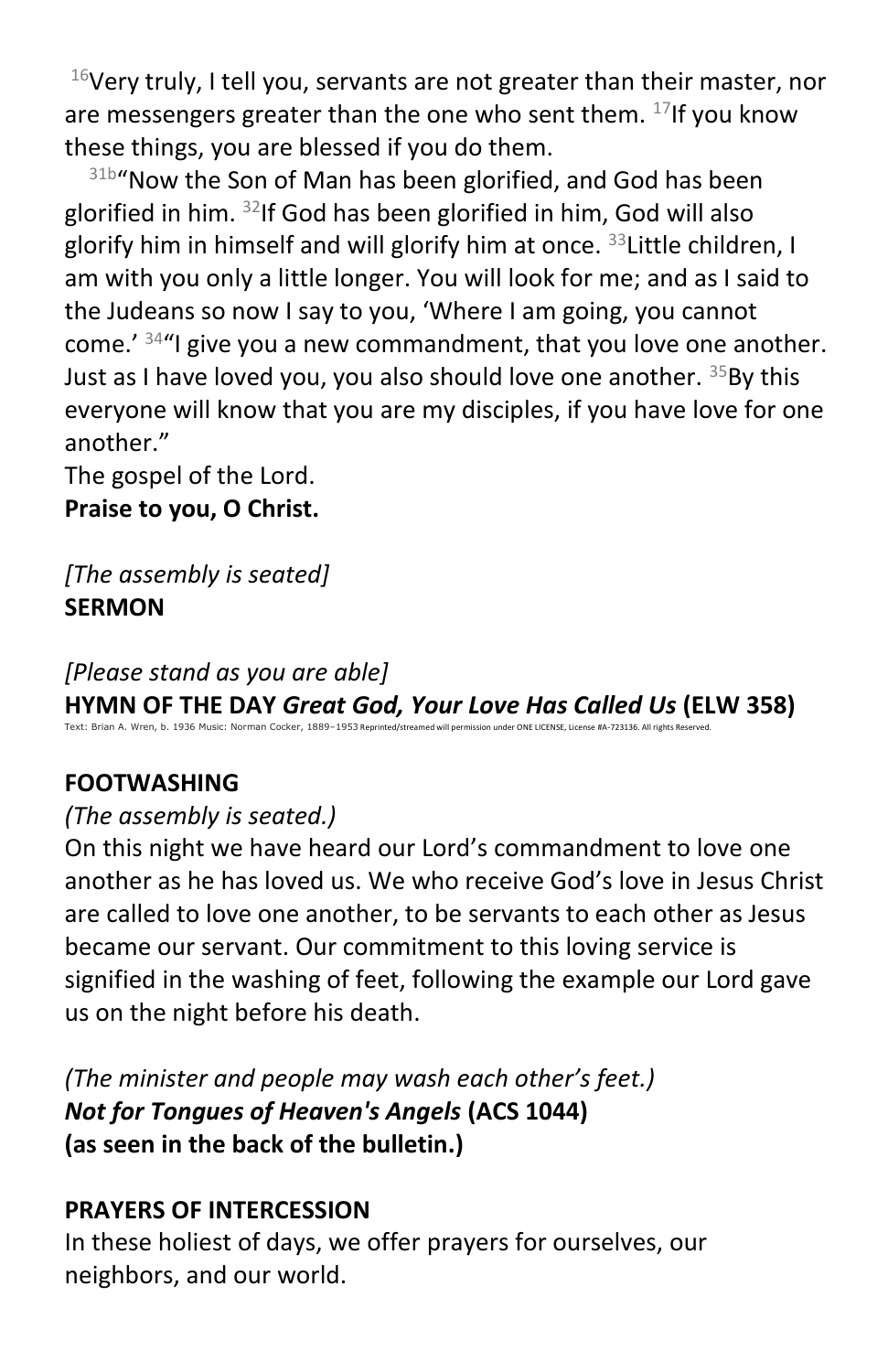We pray for the church around the world. Write your new commandment of love on the heart of every believer and strengthen pastors, deacons, and lay leaders in humble service for your people. Merciful God,

## **receive our prayer.**

We pray for the good earth you have made. Protect fields, orchards, local farms, and gardens. Inspire us with the new life budding around us, that we show more care for plants and all living creatures. Merciful God,

## **receive our prayer.**

We pray for leaders in every land. Kindle compassion and equity in all who are called to administer justice. Guide all in positions of power away from the temptations of abuse and toward work for the common good. Merciful God, **receive our prayer.**

We pray for all who are in need, especially those who are incarcerated or unjustly accused. Illuminate paths to end oppression and form supportive communities gathered around a common commitment to justice and peace. Merciful God, **receive our prayer.**

We pray for this congregation and all who gather to receive your body and blood this night. Fill us at this shared table and nourish us well to heed your example of grace. Send us in love to those who cannot be with us due to illness. Merciful God, **receive our prayer.**

*(other prayers may be offered at this time, silently or loud.)*

We give thanks for those who have died in the faith. Teach us by their example and comfort us as we mourn. Renew us by the promise of life together with you. Merciful God, **receive our prayer.**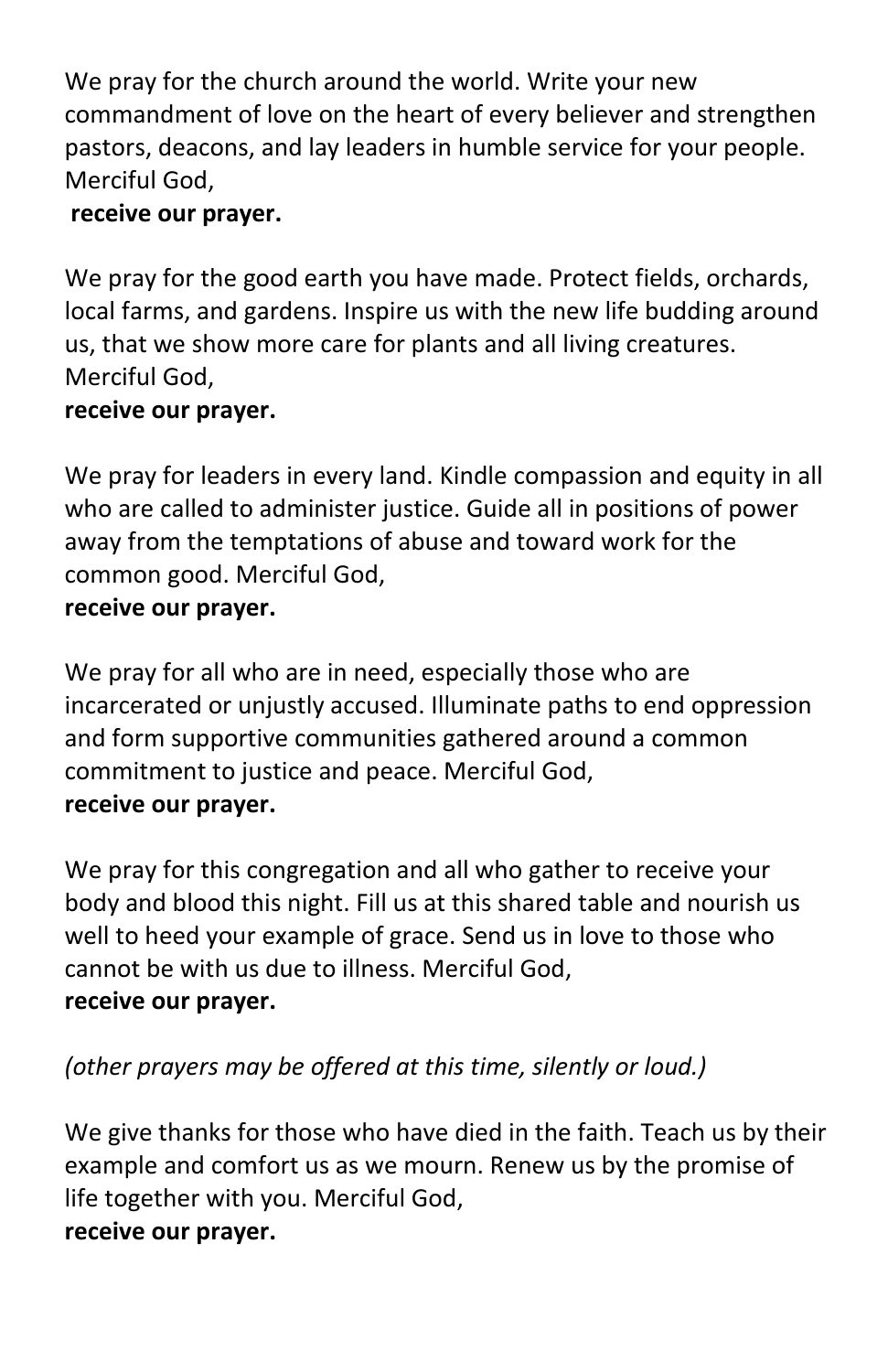We offer to you these petitions and those we carry in our hearts, trusting in your abundant and ever-present mercy, **Amen.**

# **PEACE**

The peace of Christ be with you always. **And also with you.** (At this time share Peace with your neighbors around you.)

*MEAL God feeds us with the presence of Jesus Christ.*

# **OFFERING PRAYER**

Let us pray, Extravagant God, **you have blessed us with the fullness of creation. Now we gather at your feast where you offer us the food that satisfies. Take and use what we offer here, come among us, and feed us with the body and blood of Christ, in whose name we pray. Amen.**

# **GREAT THANKSGIVING DIALOGUE (ELW p. 107)**

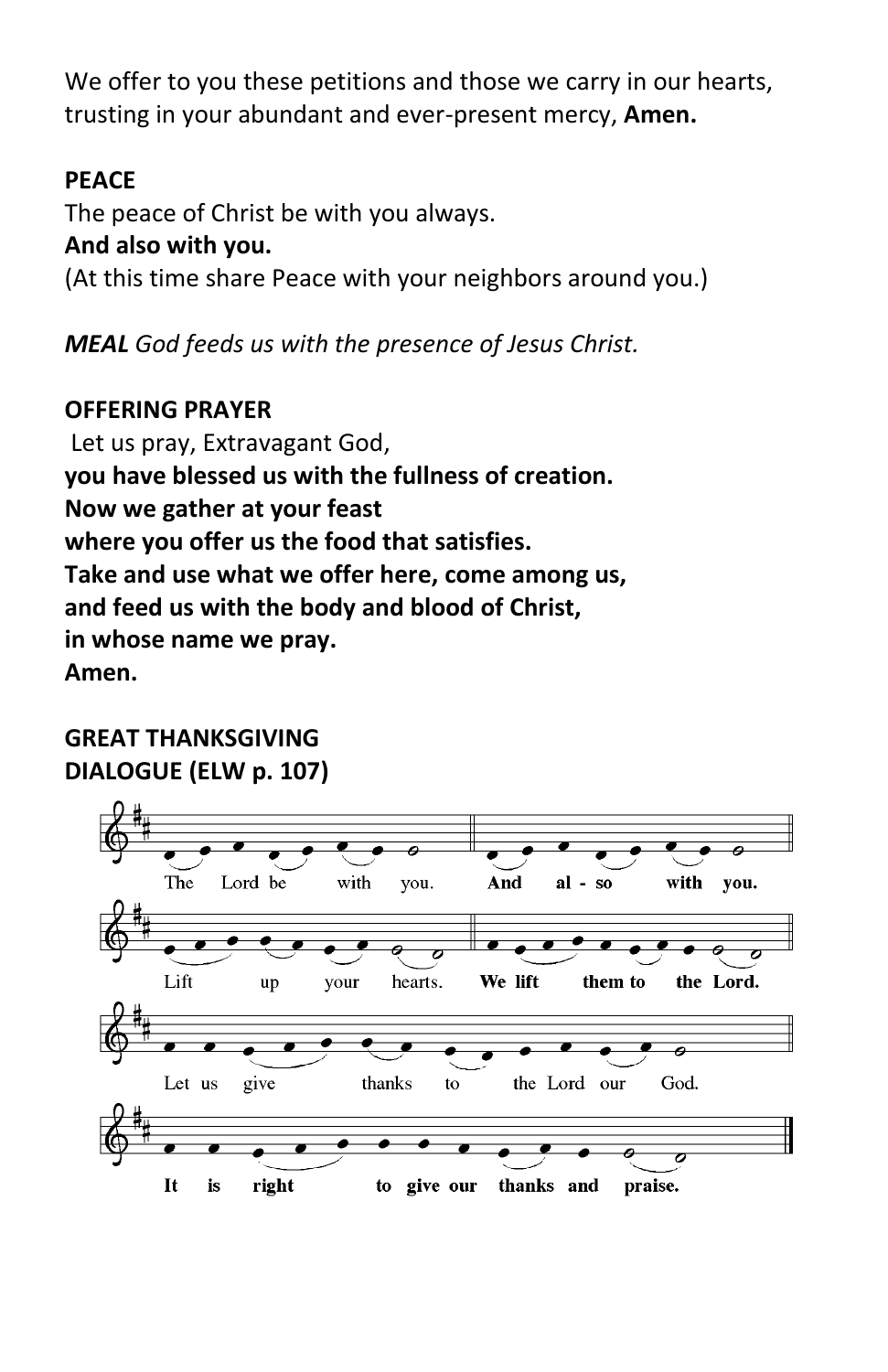## **PREFACE**

It is indeed right, our duty and our joy, that we should at all times and in all places give thanks and praise to you, almighty and merciful God, through our Savior Jesus Christ, whose suffering and death gave salvation to all. You gather your people around the tree of the cross, transforming death into life. And so, with all the choirs of angels, with the church on earth and the hosts of heaven, we praise your name and join their unending hymn: **HOLY, HOLY, HOLY**

**Holy, holy, holy Lord, God of power and might. Heaven and earth are full of your glory. Hosanna in the highest. Blessed is he who comes in the name of the Lord. Hosanna in the highest.**

#### **THANKSGIVING AT THE TABLE**

Blessed are you, O God of the universe. Your mercy is everlasting and your faithfulness endures from age to age.

Praise to you for creating the heavens and the earth. Praise to you for saving the earth from the waters of the flood. Praise to you for bringing the Israelites safely through the sea. Praise to you for leading your people through the wilderness to the land of milk and honey.

Praise to you for the words and deeds of Jesus, your anointed one. Praise to you for the death and resurrection of Christ. Praise to you for your Spirit poured out on all nations.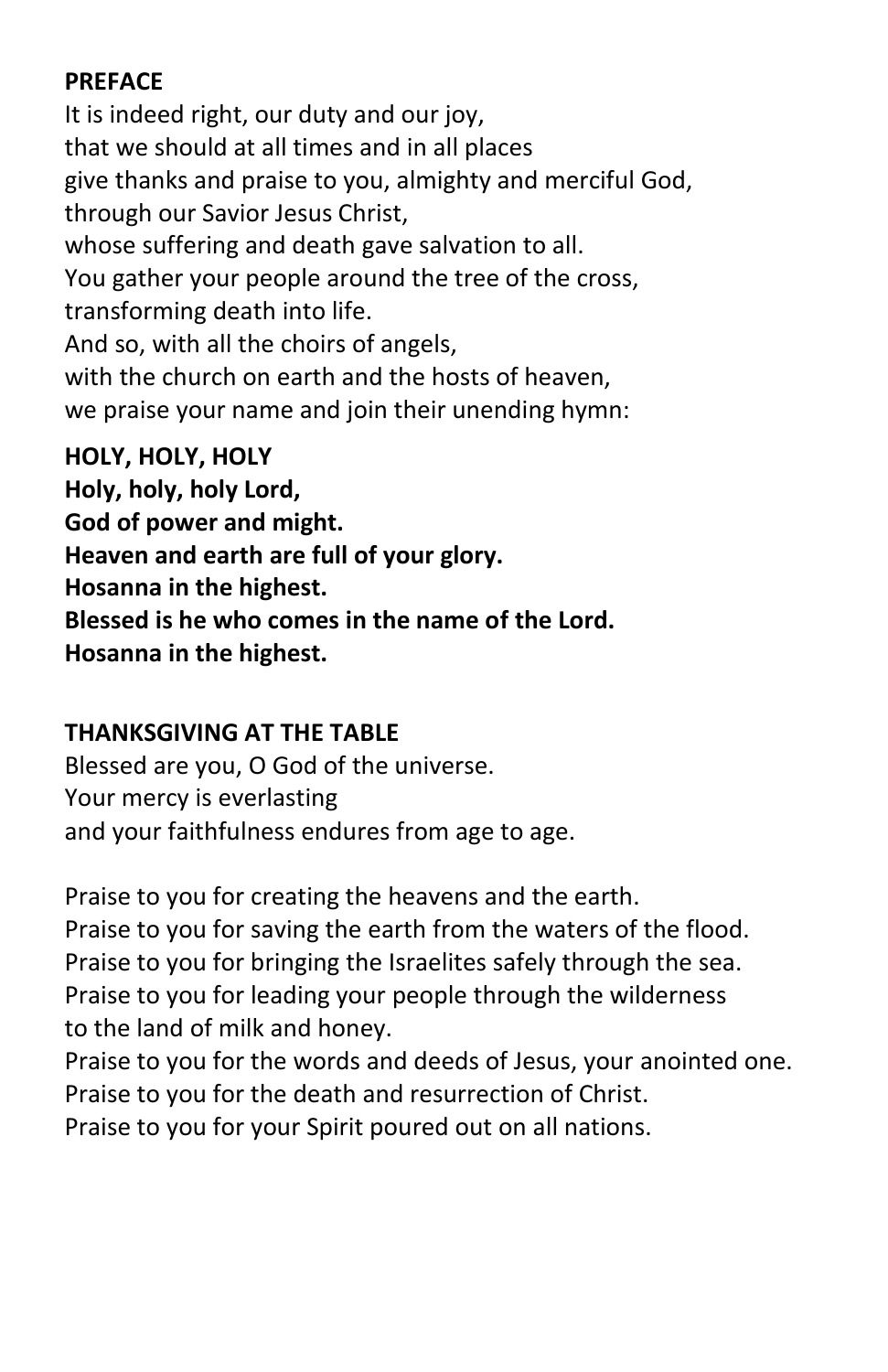In the night in which he was betrayed, our Lord Jesus took bread, and gave thanks; broke it, and gave it to his disciples, saying: Take and eat; this is my body, given for you. Do this for the remembrance of me.

Again, after supper, he took the cup, gave thanks, and gave it for all to drink, saying: This cup is the new covenant in my blood, shed for you and for all people for the forgiveness of sin. Do this for the remembrance of me. With this bread and cup we remember our Lord's passover from death to life as we proclaim the mystery of faith: **Christ has died. Christ is risen. Christ will come again.**

O God of resurrection and new life: Pour out your Holy Spirit on us and on these gifts of bread and wine. Bless this feast. Grace our table with your presence. **Come, Holy Spirit.** Reveal yourself to us in the breaking of the bread. Raise us up as the body of Christ for the world. Breathe new life into us. Send us forth, burning with justice, peace, and love. **Come, Holy Spirit.**

With your holy ones of all times and places, with the earth and all its creatures, with sun and moon and stars, we praise you, O God, blessed and holy Trinity, now and forever. **Amen**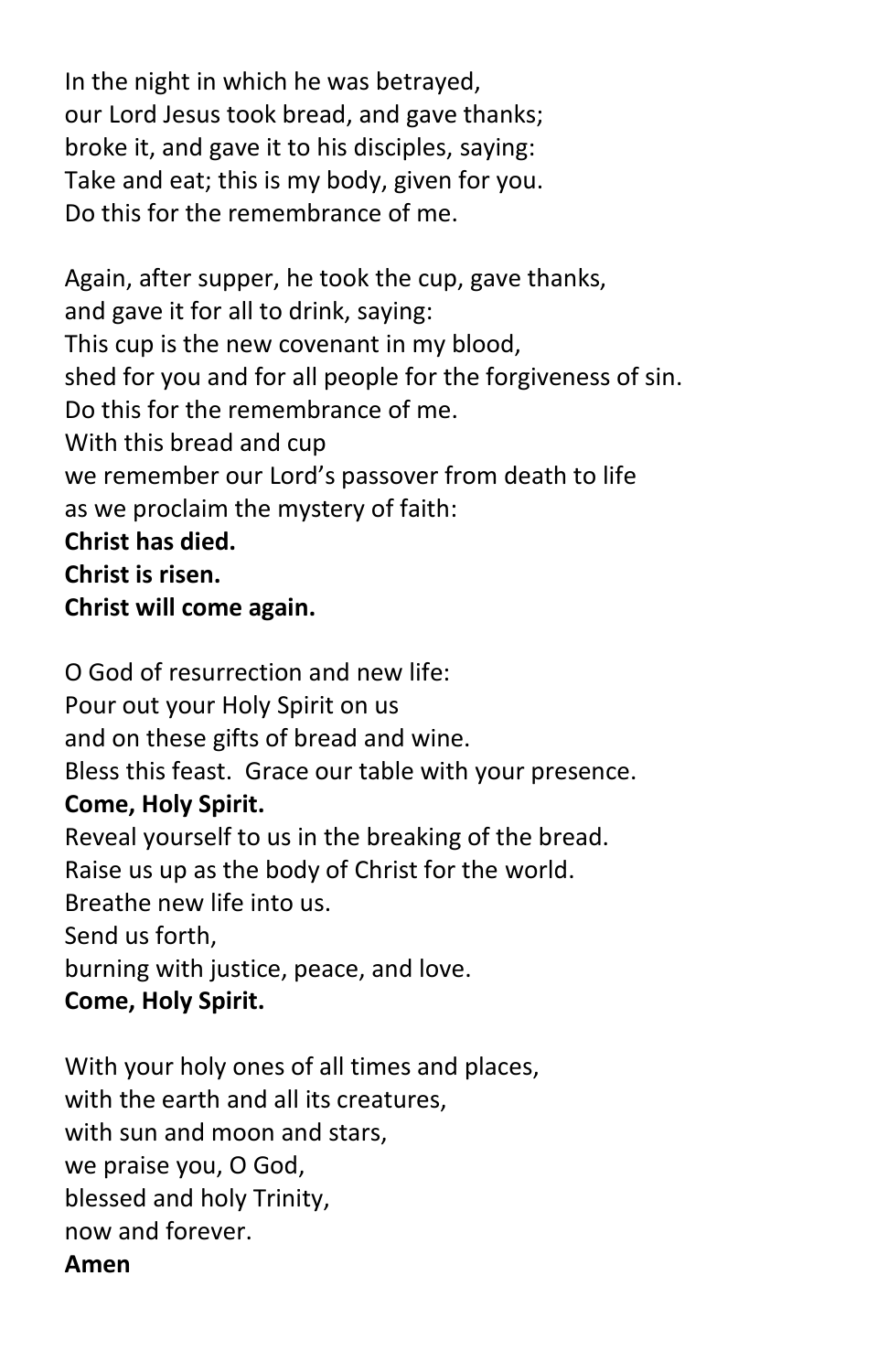# **LORD'S PRAYER (ELW p. 112)**

Lord, remember us in your kingdom and teach us to pray. **Our Father, who art in heaven, hallowed be thy name, thy kingdom come, thy will be done, on earth as it is in heaven. Give us this day our daily bread; and forgive us our trespasses, as we forgive those who trespass against us; and lead us not into temptation, but deliver us from evil. For thine is the kingdom, and the power, and the glory, forever and ever. Amen.**

#### **INVITATION TO COMMUNION**

Here is food and drink for the journey. Take and be filled.

*[The assembly is seated] The body of Christ, given for you. The blood of Christ; shed for you. Amen*

**COMMUNION** (*Everyone is welcome to come to the communion table. If you have not received instruction in the Sacraments, come to the altar for a blessing. If you would like to receive communion where you are seated in the pews, please tell the usher and at the close of communion you will be served.*)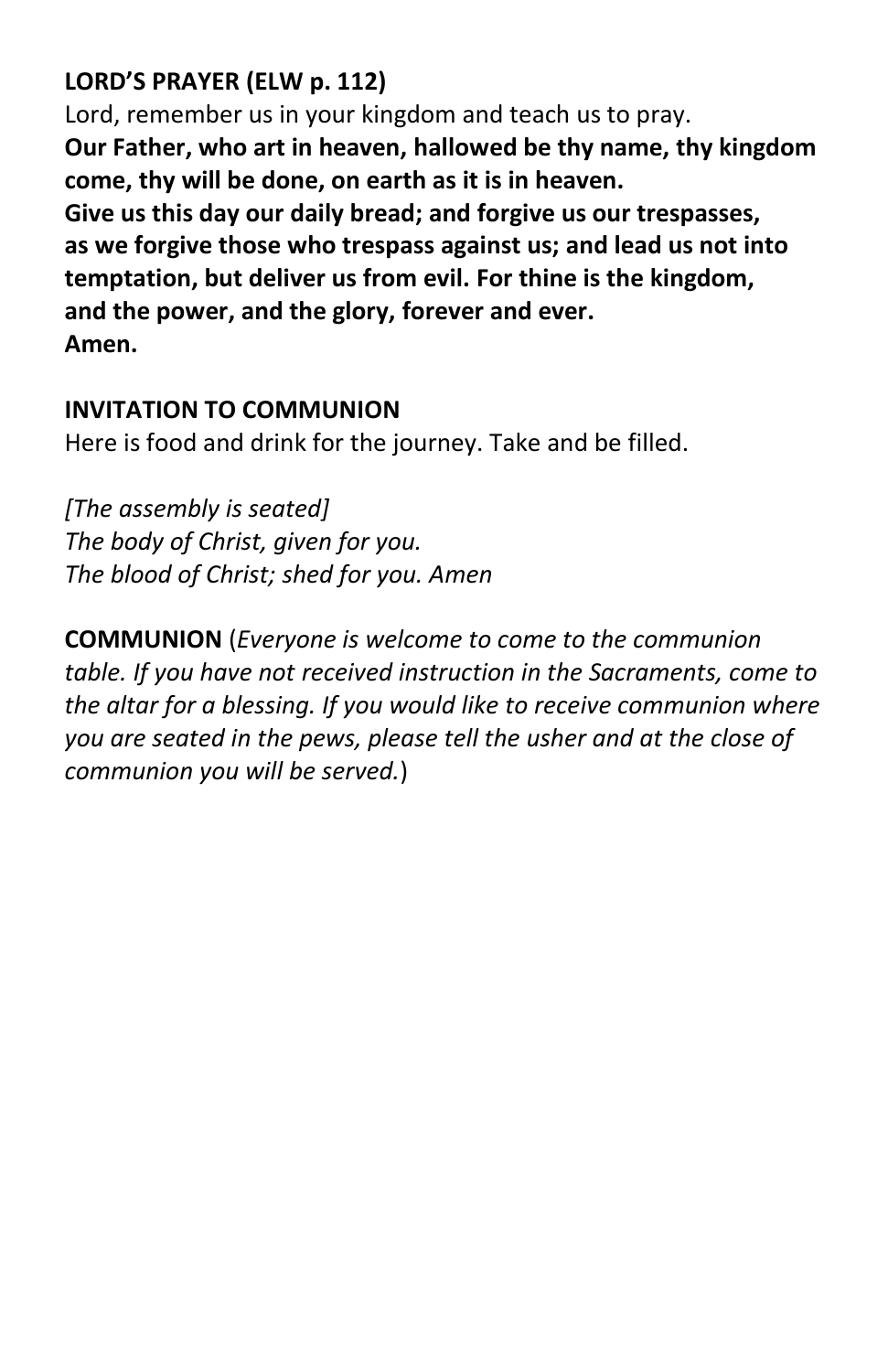#### **COMMUNION SONG**



#### **PRAYER AFTER COMMUNION**

Let us pray.

Lord Jesus, in a wonderful sacrament you strengthen us with the saving power of your suffering, death, and resurrection. May this sacrament of your body and blood so work in us that the fruits of your redemption will show forth in the way we live, for you live and reign with the Father and the Holy Spirit, one God, now and forever. **Amen.**

#### **STRIPPING OF THE ALTAR:**

*(The assembly sits or kneels. The sacramental elements and vessels, linens, paraments, banners, and books are removed from the worship space.)* A reading from Psalm.  $1$ O LORD, God of my salvation, when, at night, I cry out in your presence,

2 let my prayer come before you;

incline your ear to my cry.

<sup>3</sup>For my soul is full of troubles,

and my life draws near to Sheol.

4 I am counted among those who go down to the Pit;

I am like those who have no help,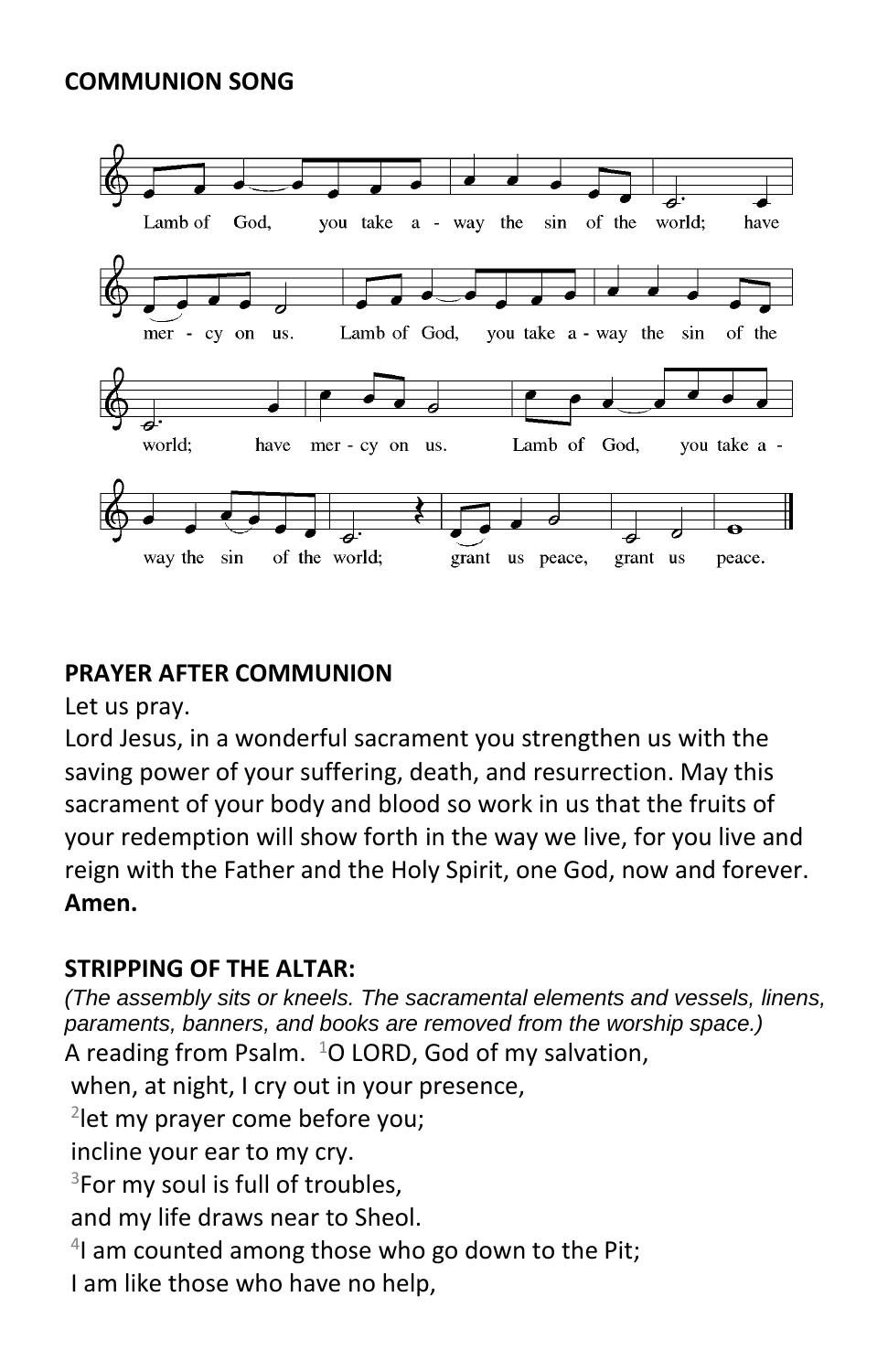5 like those forsaken among the dead, like the slain that lie in the grave, like those whom you remember no more, for they are cut off from your hand.  $6$ You have put me in the depths of the Pit, in the regions dark and deep.  $7$ Your wrath lies heavy upon me, and you overwhelm me with all your waves. Selah

 $8$ You have caused my companions to shun me; you have made me a thing of horror to them. I am shut in so that I cannot escape;  $9$ my eye grows dim through sorrow. Every day I call on you, O LORD; I spread out my hands to you.  $10$ Do you work wonders for the dead? Do the shades rise up to praise you? Selah

 $11$ Is your steadfast love declared in the grave, or your faithfulness in Abaddon?  $12$ Are your wonders known in the darkness, or your saving help in the land of forgetfulness?  $13$ But I, O LORD, cry out to you; in the morning my prayer comes before you.  $14$ O LORD, why do you cast me off? Why do you hide your face from me?  $15$ Wretched and close to death from my youth up, I suffer your terrors; I am desperate.  $16$ Your wrath has swept over me; your dread assaults destroy me.  $17$ They surround me like a flood all day long; from all sides they close in on me.  $18$ You have caused friend and neighbor to shun me; my companions are in darkness.

*(All depart in silence, after the altar is stripped.)*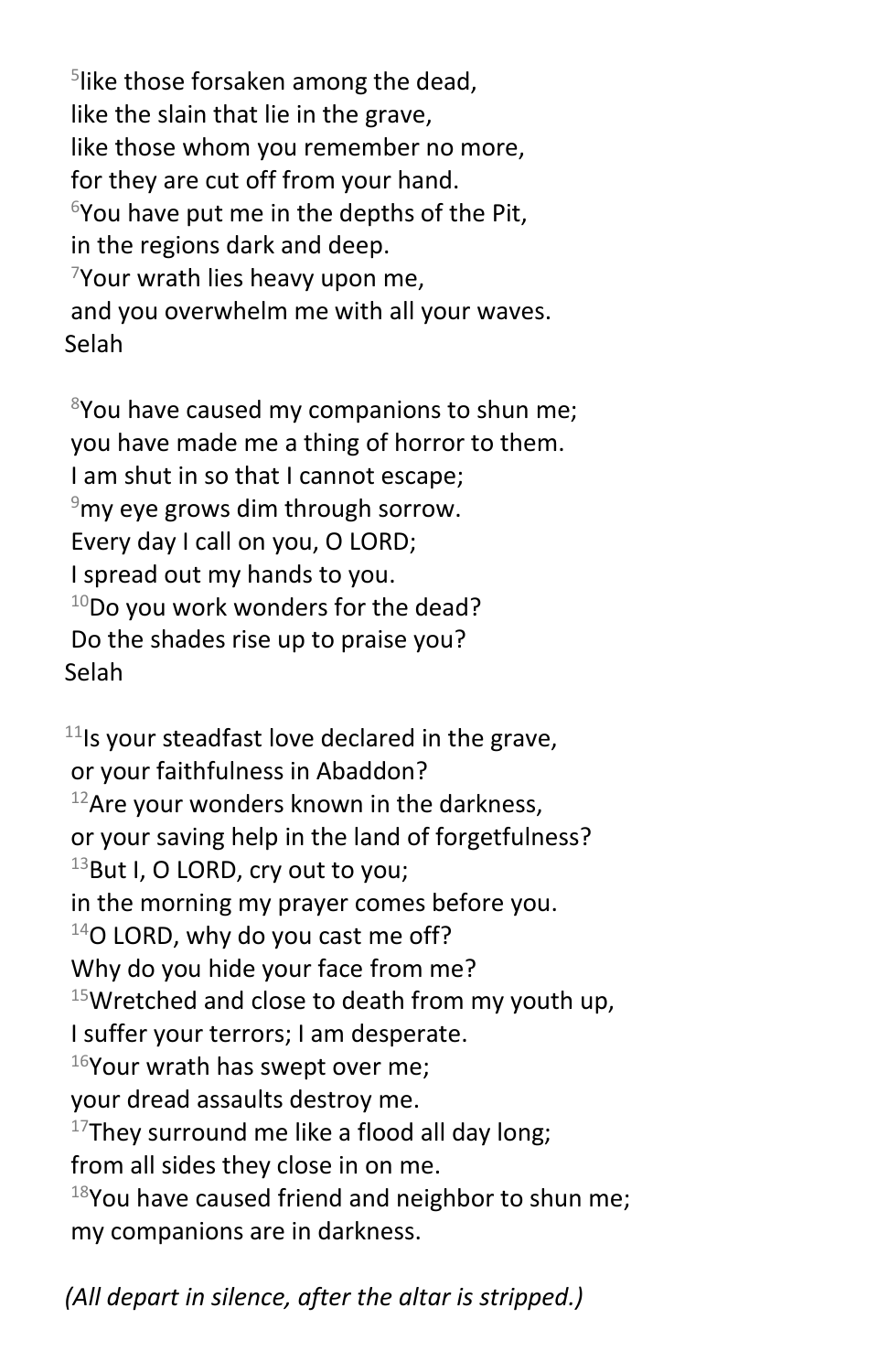#### **ANNOUNCEMENTS**

Grace Lutheran Church Syracuse invites any one that would like to attend "Ice Cream Sundays On Thursdays"(sic). Pastor Karl Biermann, our ELCA Regional Gift Planner for Indiana, Kentucky, and southern Ohio will be a guest speaker congregations and individuals to maximize their Financial gifts. There will be Ice cream and fixings, other desserts and some finger food. Thursday May 5, 2022 at 6:30pm at Grace Evangelical Lutheran Church in Syracuse Indiana. 203 East Main Street Syracuse Indiana 46567.Please let the office know if you plan to attend.

SAVE THE DATE: The ladies of Grace and hope are invited to a Spring luncheon Tuesday, May 17 at 11:30 a.m. Grace ladies will host the luncheon. Dianna Weiss and Sandy Whiteleather will have a presentation of the music of the "Roaring 20's"

Sunday April 24th 2pm-6pm open house at Grace ! Whitleather 50<sup>th</sup> Anniversary. All are welcome to join us.

Hope's Basement Sale on Friday, May 13th, 9-5 and Saturday, May 14th 9-2. If anyone is interested in donating items, please call Dee Blackburn, 260-609- 3258. We are not accepting adult clothing, since it doesn't sell well, however children's clothing will be welcome!

We cleaned our basement and have a lot of children's books, toys and crafts as well as items that people are contributing. Thank you!

The Worship and Music committee had a meeting on Feb. 20th and they are currently discussing how to thoughtfully reintroduce our music groups back into our worship setting; bells, choirs, instruments, duets, trios, solos, etc... If you would like to be a part of reimagining new music opportunities for worship, please see Kim Converse. Stay tuned! More information is coming soon!

The Adelphai ladies are donating sleeping garments of all sizes (men and women) for the residents at The Oaks. The Director will be speaking at the April 19<sup>th</sup> meeting. There is a basket in the narthex and in the fellowship hall